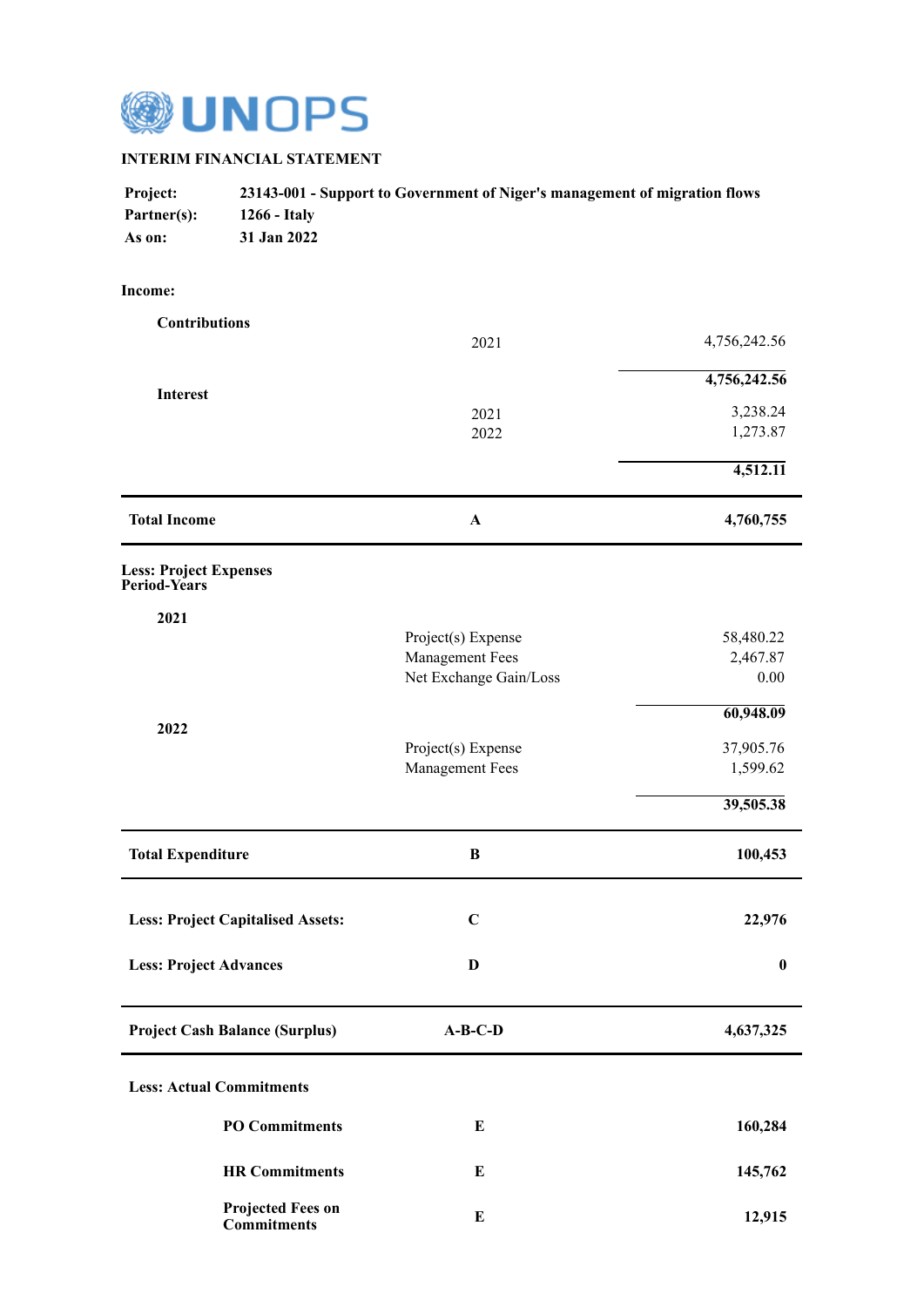| <b>Project Fund Balance (Surplus)</b>                                                                                                                                                                                                                                                                    | $A-B-C-D-E$ | 4,318,364 |
|----------------------------------------------------------------------------------------------------------------------------------------------------------------------------------------------------------------------------------------------------------------------------------------------------------|-------------|-----------|
| Notes:                                                                                                                                                                                                                                                                                                   |             |           |
| All amounts are in USD. Transactions in non-USD have been converted to USD at the UN operational rate of<br>exchange as on the date of the transaction.                                                                                                                                                  |             |           |
| This is an interim statement and figures are not final                                                                                                                                                                                                                                                   |             |           |
| $\bullet$ The report includes fee projections for open period(s)<br>The statement is prepared in accordance to IPSAS reporting requirement, the reported figure under commitment is for<br>information and it discloses only the expected utilisation of project funds as of the reporting period, these |             |           |

commitments are not charged as an expensed until the goods are delivered or services rendered.

Certified by:  $\bigcup_{n=1}^{\infty}$   $\bigcap_{n=1}^{\infty}$   $\bigcap_{n=1}^{\infty}$   $\bigcap_{n=1}^{\infty}$   $\bigcap_{n=1}^{\infty}$   $\bigcap_{n=1}^{\infty}$   $\bigcap_{n=1}^{\infty}$   $\bigcap_{n=1}^{\infty}$   $\bigcap_{n=1}^{\infty}$   $\bigcap_{n=1}^{\infty}$   $\bigcap_{n=1}^{\infty}$   $\bigcap_{n=1}^{\infty}$   $\bigcap_{n=1}^{\infty}$ 

Magatte Gais DIOUF / Finance Specialist

Date: 07 March, 2022

Report run on: 7 Mar 2022